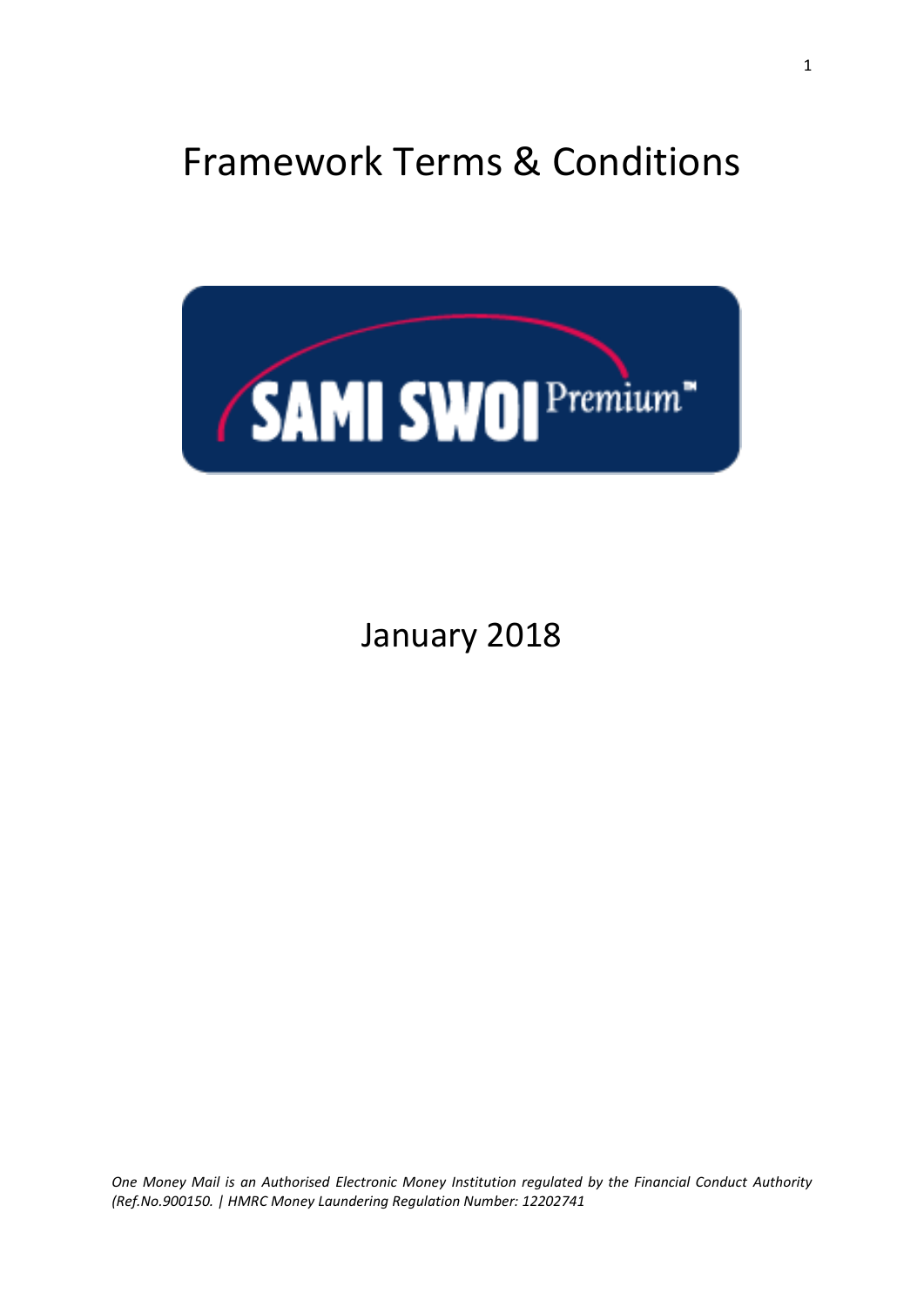# **Contents**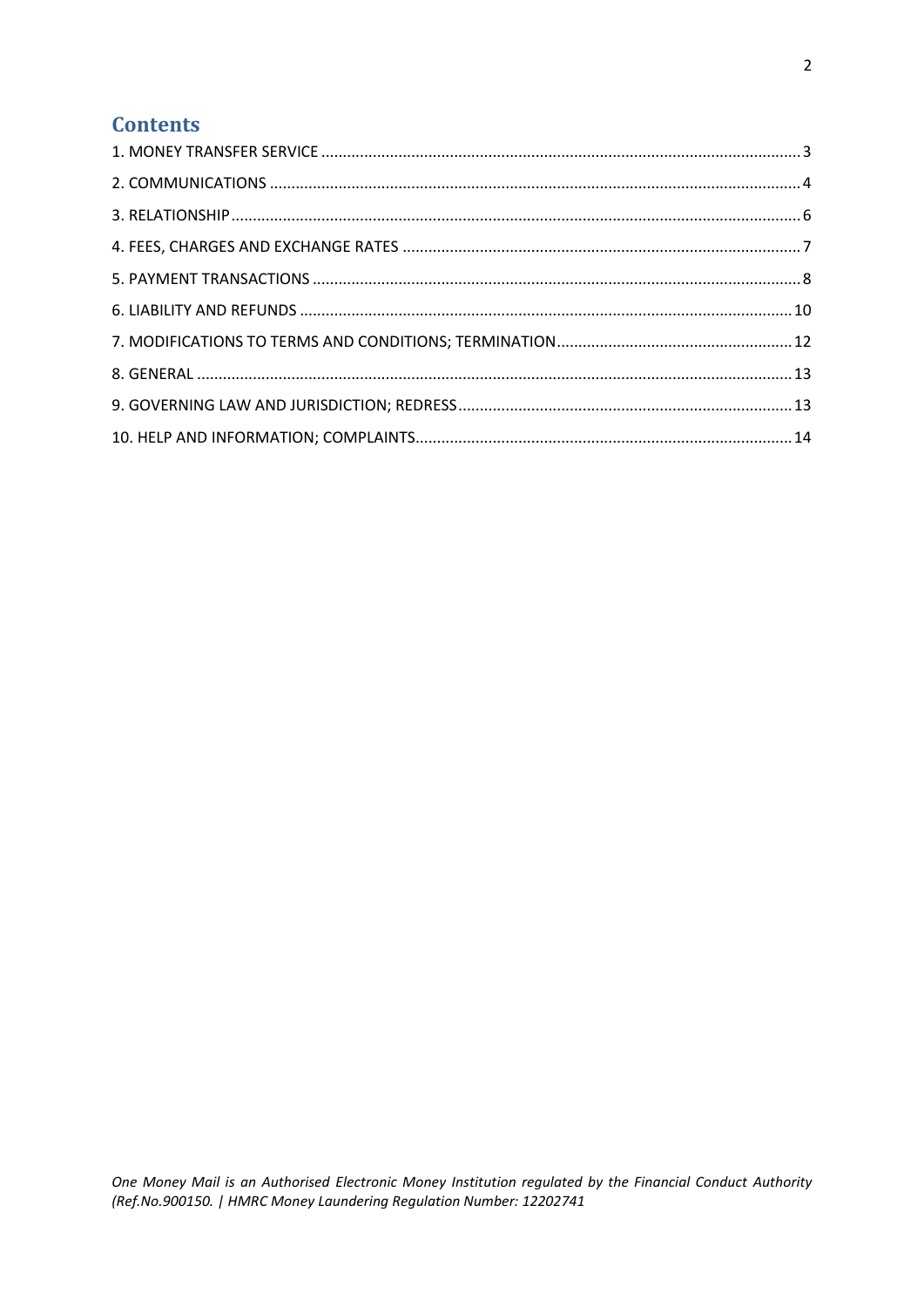#### <span id="page-2-0"></span>**1. MONEY TRANSFER SERVICE**

1.1 These Terms and Conditions govern the money transfer service provided to you by ONE MONEY MAIL LIMITED whose registered office is: C/O PKF Little John, 2<sup>nd</sup> Floor, 1 Westferry Circus, London E14 4HD. Company Registration No: 5031907 (the "Firm"). The Firm's head office address is: 84 Uxbridge Road, London W13 8RA. The address and contact details of the branch or agent from which the money transmission service is being provided are: ONE MONEY MAIL LIMITED of 84 Uxbridge Road, London W13 8RA. For simplicity we will refer to ourselves and our branches and agents as "the Firm" or we/our/us". These Terms and Conditions constitute a framework contract which governs the future execution of successive payment transactions, where you hold a money transfer account with us and there is an ongoing business relationship between us.

1.2 We operate a money transmission service which you will use to send money transfers to Poland. Our money transfers can be sent to and picked up at most locations in Poland. The main characteristics of the payment services which we may provide to you are as follows:

- Retail money remittance service: a money transfer service for a sending customer where a remittance payment is made to a named receiving customer in Poland, and where the transaction size is less than £5,000 (money may be received in cash or in a bank account);
- High value money transfer service: a money transfer service for a sending customer where a remittance payment is made to a named receiving customer in Poland, and where the transaction size is £5,000 or more; and
- Foreign Exchange plus onward transfer: provision of currency exchange for a customer plus onward transmission of funds for a payment purpose.

1.3 Money transfers will be credited to the nominated bank account of the payee, and may not be paid out in cash (except from an 'e-wallet' of the payee). Money transfers may also be made to a foreign currency account of the payee in Poland. The payee of a transfer to be paid out in cash from an 'e-wallet' will be required to show documentary evidence of their identity and provide all details about the money transfer required by us as set out in these Terms and Conditions and including, without limitation, the name of the payer, name of the payee, the pay any other conditions or requirements which we consider necessary or applicable at the payee payment location.

1.2 We are agreeing to provide you with a money transfer service. We do not accept any responsibility for any goods or services which may be paid for by a money transfer (or any taxes, charges or duties payable thereon). You are cautioned against sending money to any person you do not know. You bear the risk of your intended payee failing to pick up the payment after it has been transferred to the correct destination.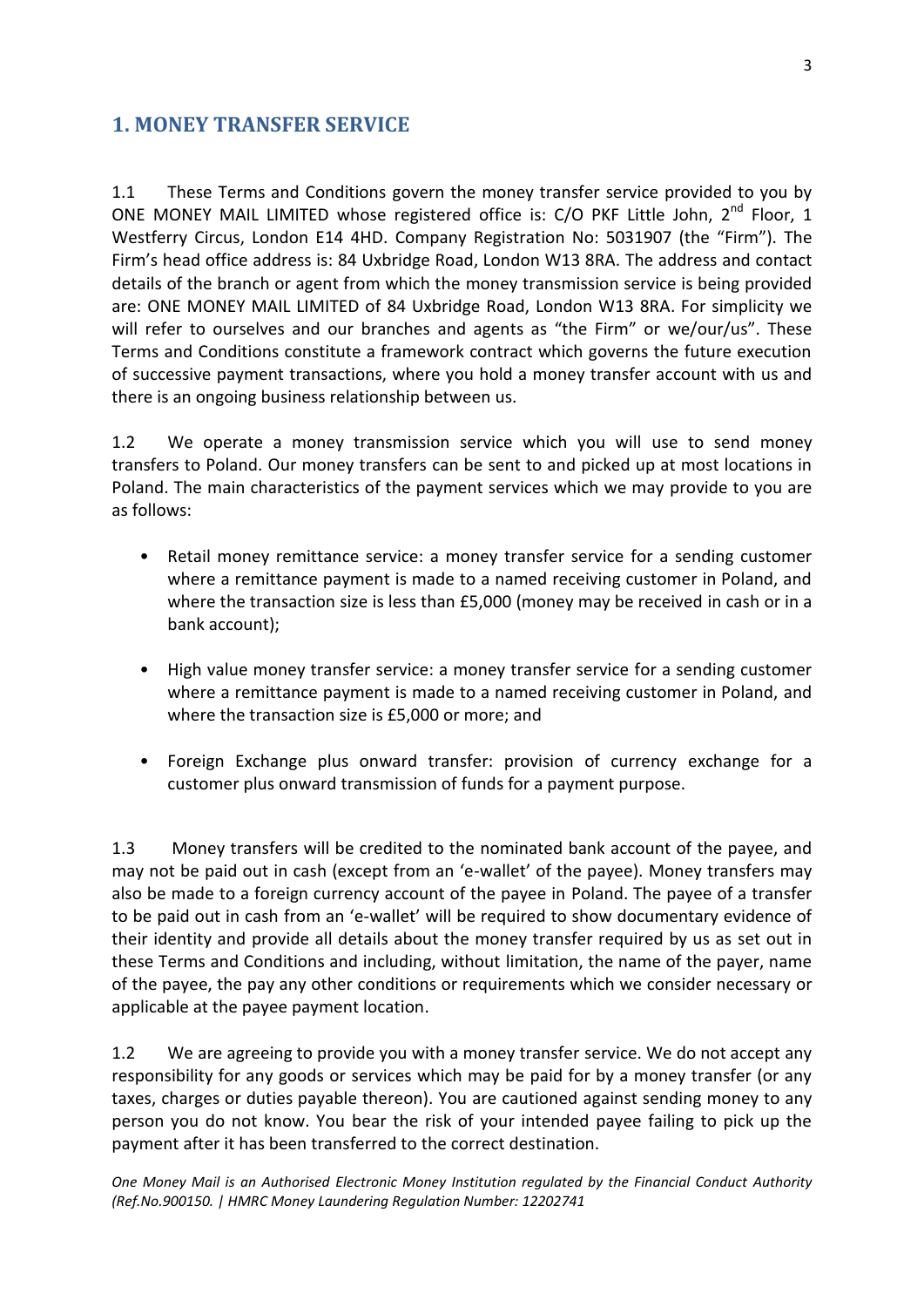# <span id="page-3-0"></span>**2. COMMUNICATIONS**

2.1 We may accept your instructions even if they are not given in conventional written paper form such as by letter or on cheques. This would cover any form of electronic or telephonic communication, including those not currently available. It applies to all present and any future business with you, but does not imply that we can or do currently accept all types of electronic communications: we will tell you what types we will accept.

2.2 Note that there may be no signature, security or password protection for email, phone, fax and other future forms of electronic communication. You should bear this in mind if you decide to permit us to accept those types of instruction. If we do decide to accept any type or types of electronic communication from you, we advise you:

2.2.1 against using analogue mobile or cordless phones to contact us as they can sometimes be intercepted or overheard;

2.2.2 to be careful not to let other people see your details if you are online in a public place; and

2.2.3 against using email for sending us confidential information.

2.3 Where we agree to accept instructions in a particular format (including in electronic format), we will not be able to act on the instructions unless they are legible and clear.

2.4 We may decline to act on any communication, even if we have told you we will in general accept that type of instruction. We may do this in particular if we consider that there is doubt about the validity of the communication and it is in our or your interest to query it with you. However, we are not obliged to check or consider the validity of your communications unless we have previously agreed a system of validation with you. Subject to any legal or regulatory requirements which may apply, we are authorised to act upon any instruction, agreement or arrangement without enquiring about its purpose, or the circumstances in which it is given, or about the disposition of any proceeds.

2.5 If we come to believe that you may not have properly authorised a communication, we may, after making reasonable enquiries to check whether it was authorised, refuse to act on the instruction and take steps to reverse any action already taken on it.

2.6 Without prejudice to clause 6 of these Terms and Conditions, we may rely and act without further enquiry on any electronic communication which we reasonably believe you have given us, even if in fact it has not come from you, and we may assume that:

2.6.1 a person identifying themselves by using the correct login email, username and password is authorised to instruct us and carry out a payment transaction; and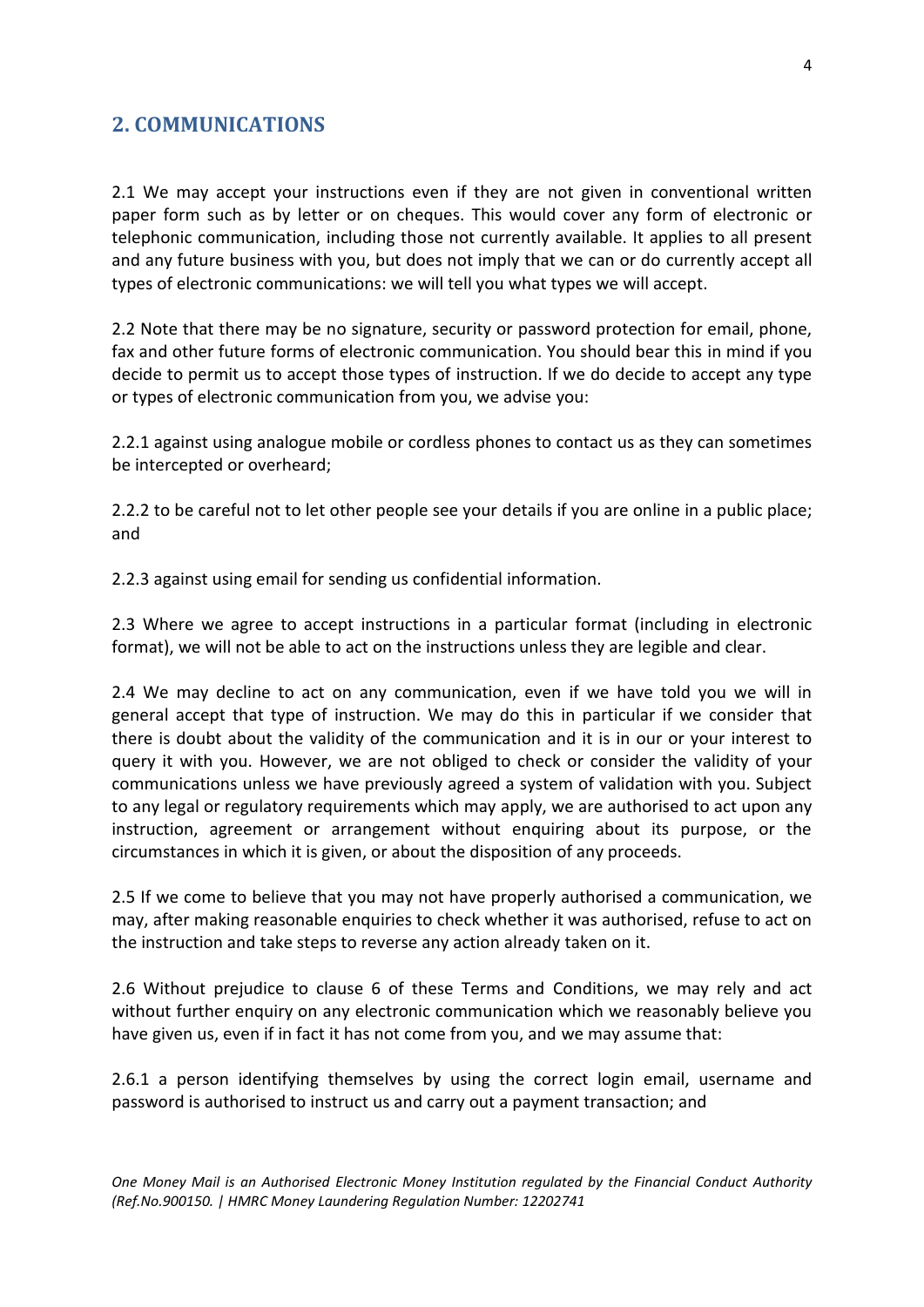2.6.2 all payment transactions are valid where the correct login email, username and password have been used.

2.7 You must follow any security procedures we specify. We may also require you to sign a separate agreement before you can use some types of electronic communication to send us instructions and to access some kinds of services by electronic communication.

2.8 We may insist that you confirm any electronic communication in conventional written form by the next business day. We need not wait for confirmation before acting on the instruction. For the purposes of these Terms and Conditions:

• "business day" means any day on which we are open for business (other than a Saturday or Sunday or a public holiday) as required for the execution of a payment transaction.

2.9 We can communicate with you by any form of electronic communication by which you have chosen to be able to give us instructions.

2.10 These Terms and Conditions shall be provided in English and made available online.

2.11 We will provide you with a further copy of these Terms and Conditions upon request.

2.12 After we receive a payment instruction from you as payer, we shall make available to you the following information in accordance with the provisions of clause 2.14:

2.12.1 a reference enabling you to identify each payment transaction and, where appropriate, information relating to the payee;

2.12.2 the amount of the payment transaction in the currency used for the payment instruction;

2.12.3 the amount of the charges and transfer fees for the payment transaction payable by you (with a breakdown of such amounts where applicable);

2.12.4 where applicable, the exchange rate used in the payment transaction by us and the amount of the payment transaction after that currency conversion; and

2.12.5 the date of receipt by us of your payment instruction.

2.13 The information specified in clauses 2.11 and 2.12 shall, unless otherwise agreed, be made available to you once a month using one of the methods of communication described above enabling you to store and reproduce the information unchanged. You will examine the confirmations and communications which we send to you within a reasonable time after receiving them and will promptly advise us without undue delay of any apparent mistake or discrepancy. Delay in notification may make correcting any error difficult.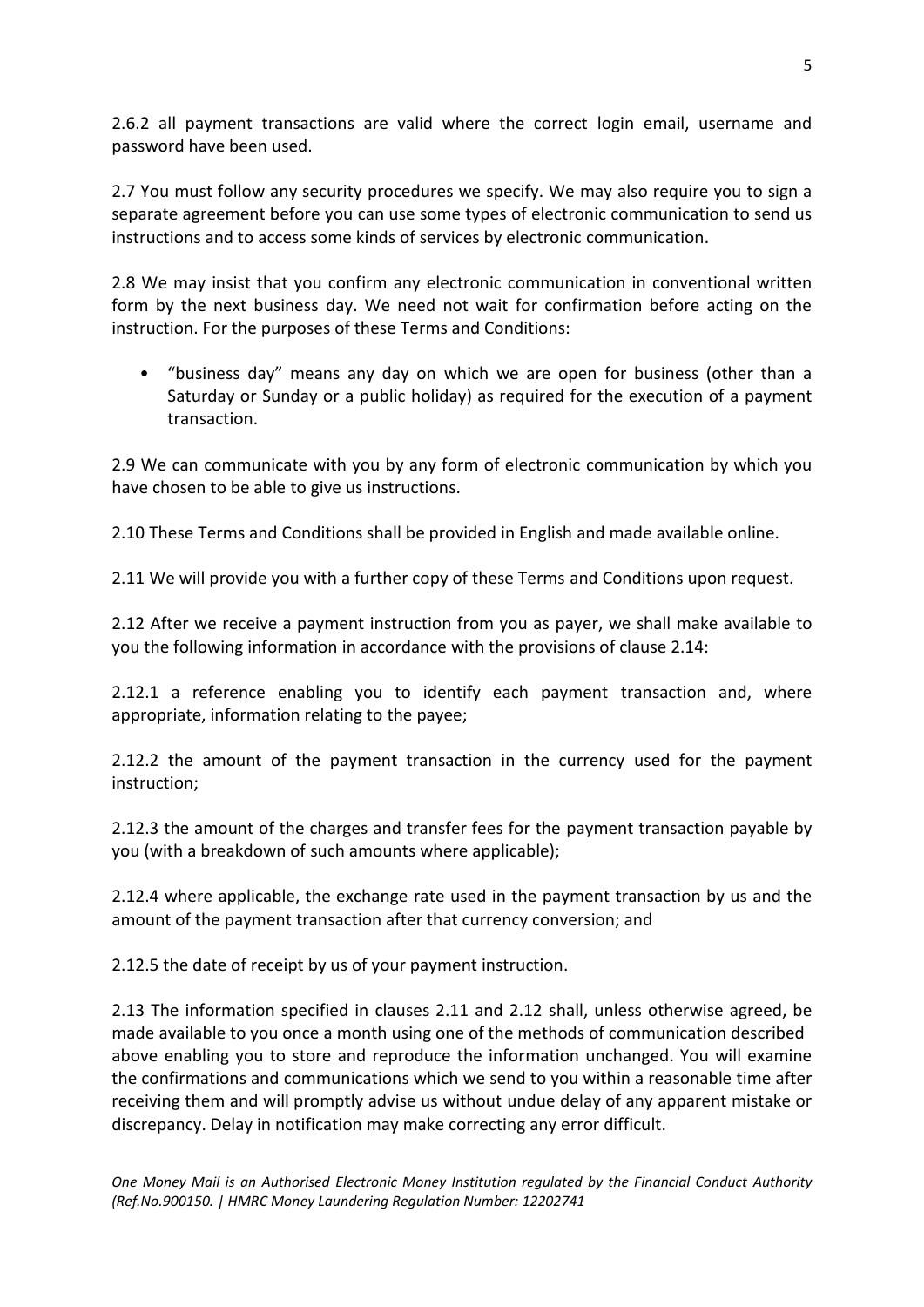2.14 If you prefer paperless communications with us, we may communicate and make available all relevant transaction information with you through our internet money transmission service accessible via our Website. To access the internet money transmission service, you will need a computer with an internet connection as well as a working email address.

2.15 If you require information on an individual payment transaction before sending us an instruction, please contact us using the contact details set out in clause 1.1 of these Terms and Conditions.

# <span id="page-5-0"></span>**3. RELATIONSHIP**

3.1 We will use reasonable care and skill in providing money transmission services to you, but you should bear in mind that your payments do not carry the benefit of any interest and that our service does not have the benefit of any government-backed insurance, guarantee or compensation scheme (for example, no compensation is available from the Financial Services Compensation Scheme if we are unable to meet our liabilities) and the relationship of the Firm with you is not that of a bank or trustee.

3.2 You must not give out security details, such as any password or PIN, to anyone. You must notify us without undue delay in writing or by telephone using the contact details set out in clause 1.1 of these Terms and Conditions or via our Website on becoming aware that someone else knows your password, PIN or other security information or that any of these have been lost, stolen or misappropriated, and we will take immediate steps to try to prevent these from being used.

3.3 You agree to assist us in the discharge of our anti-money laundering, security validation and verification responsibilities by providing such information and evidence which we may request from time to time in this regard. You agree to notify us promptly of any changes in the details you have supplied to us. In addition, we may, in our sole discretion, require other documents to be supplied to us at any time.

3.4 You represent and warrant that:

- 3.4.1 you are over 18 years old
- 3.4.2 the information and details you supply to us are true, accurate and complete

3.4.3 your money transfer instructions to us and your use of your chosen form of payment instrument will not breach any applicable agreement, law or regulation, and you agree to compensate us for any loss we suffer as a result of the above representations being untrue or incorrect.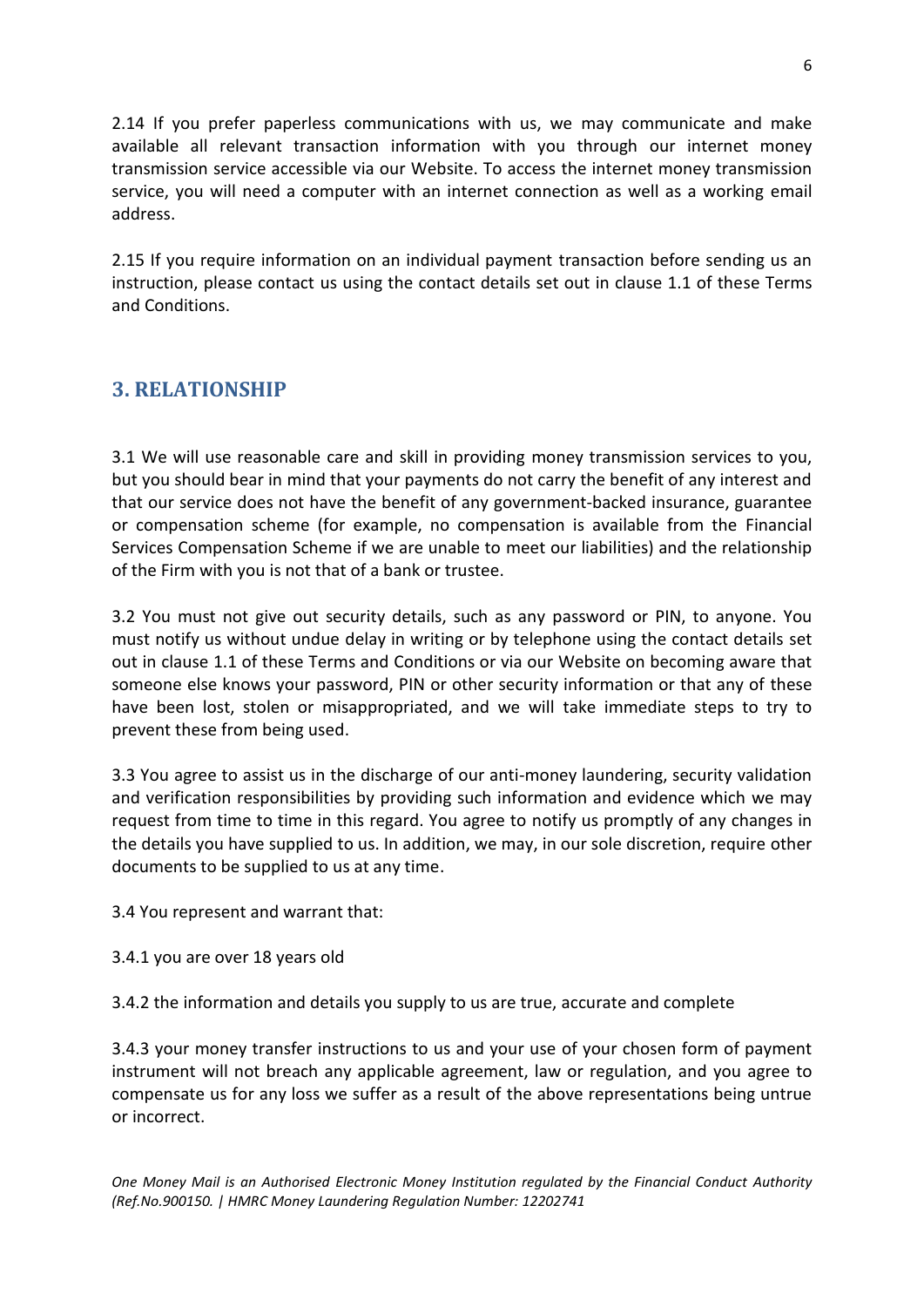3.5 We may use information about you and your individual representatives to discharge the responsibilities referred to in clauses 3.3, 5.8, 5.11 and 5.12, to provide our services and to manage our relationship with you. We may disclose this information to payers, payees and intermediaries in the course of providing our services or as required by Regulation EC 2015/847 on information on the payer accompanying transfers of funds; and to regulatory and prosecuting authorities and service providers acting on our behalf. Individuals wishing to access or correct the information that we hold about them can do so by contacting our Data Protection Officer at 84 Uxbridge Road, London W13 8RA. Before giving us information about any individual you should make sure that they are aware of the matters set out in this clause 3.5.

# <span id="page-6-0"></span>**4. FEES, CHARGES AND EXCHANGE RATES**

4.1 Our charges brochure sets out how, when and what we charge for the services we provide. These details are also displayed prominently at our premises and those of our branches and agents, or on our Website, or may be obtained by contacting us using the contact details set out in clause 1.1 of these Terms and Conditions. You agree to pay our fees and charges for each payment transaction and in the circumstances set out in further detail in our charges brochure.

4.2 We may change any of our charges at any time. We will tell you (in accordance with clause 7.5 of these Terms and Conditions) Clause 7 of these Terms and Conditions explains in more detail the procedures for changes to our contract terms.

4.3 Applicable exchange rates for payment transactions, as well as the relevant date and base exchange rate used for determining the applicable exchange rate, are set out on our website, displayed prominently at our premises and those of our branches and agents, or may be obtained by contacting us using the contact details set out in clause 1.1 of these Terms and Conditions. Payment transactions will be executed, unless otherwise agreed, in Polish Zloty. Currency will be converted from sterling (GBP) at the time of transfer and the payee will receive the relevant foreign currency amount.

4.4 For transfers to certain countries, the currency may be converted at the time the payee receives the transfer, in which case the payment amount may be subject to exchange rate fluctuations between the time of transfer and the time the payee collects the payment amount. Our exchange rate may be less favourable than some publicly reported commercial exchange rates used between banks and other financial institutions. Any difference between our exchange rates offered to you and the exchange rates received by us will be kept by us, in addition to our transfer fees and other charges. If you wish to transmit payments to countries that provide payment in multiple currencies, you must select the currency of the payment at the time you consent to the payment transfer. The transfer fees and charges and the money we make when changing your funds into foreign currency may vary based upon the payment currency that you select. We may change our exchange rates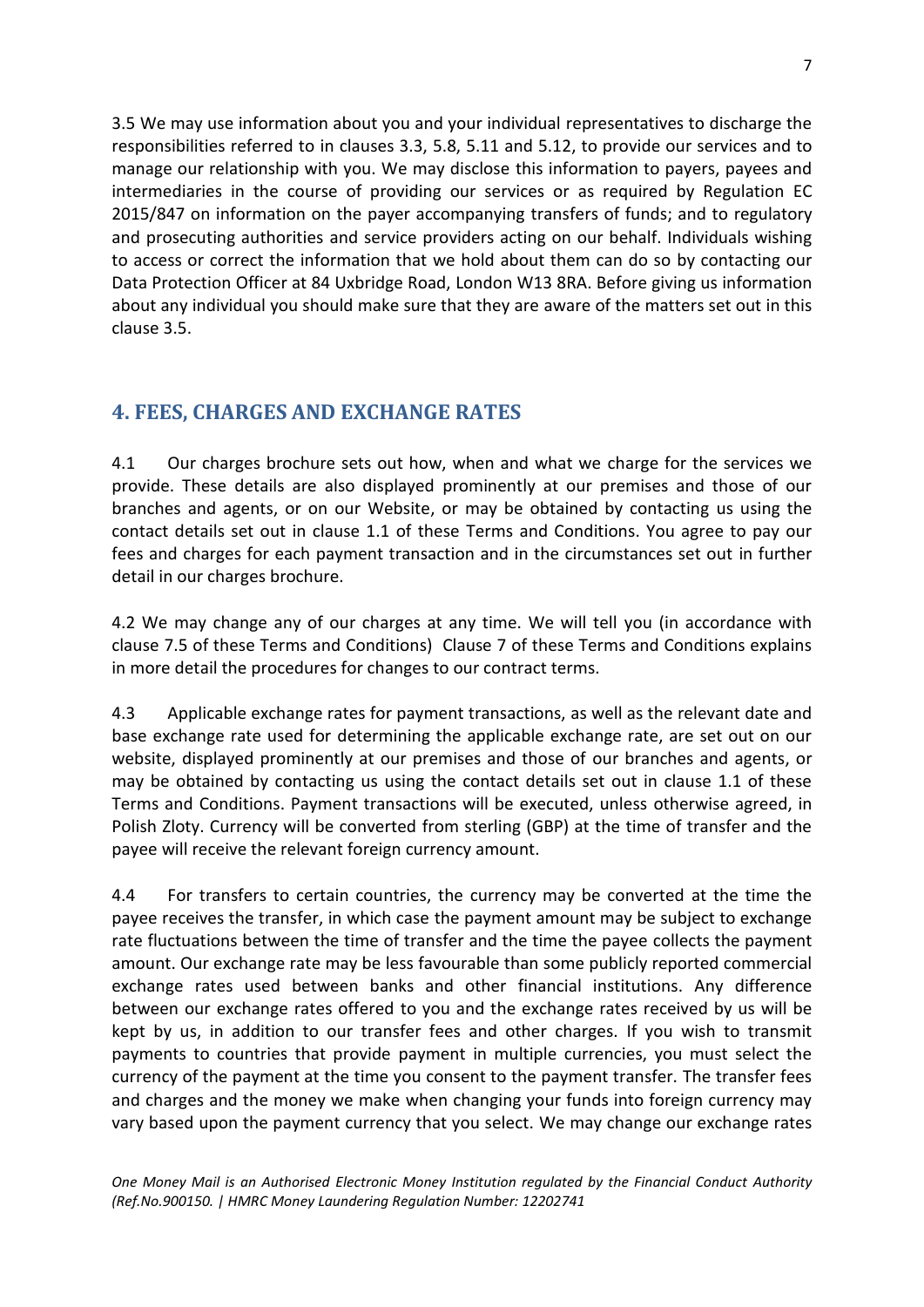at any time and without notice to you. Such changes to an exchange rate will be applied immediately.

#### <span id="page-7-0"></span>**5. PAYMENT TRANSACTIONS**

5.1 In order for a payment instruction from you to be properly executed, you must provide us with the information or unique identifier which is necessary for its proper execution. If this is incorrect, it could result in the payment transaction being delayed or the monies transferred being lost. The information could comprise the payee's bank sort code and account number or, where applicable, the payee's SWIFT number, BIC number and IBAN number.

5.2 You must give consent before the execution of each payment transaction by giving us payment instructions in a signed and completed order form, which is available at our premises and those of our branches and agents or from our Website or by contacting us using the contact details set out in clause 1.1 of these Terms and Conditions.

5.3 We shall have the right to stop the use of any personalised set of procedures agreed between you and us, which are used by you in order to initiate payment instructions to us, on reasonable grounds relating to:

5.3.1 the security of a payment instrument or of your money transfer account; or

5.3.2 the suspected unauthorised or fraudulent use of either of them.

5.4 We will execute payment instructions so that the amount to be transferred reaches the payee's payment service provider no later than the end of the third business day after we received your instruction. We must receive payment instructions before 21.00 hrs on the day when your instruction is given, or we will deem the instruction to have been received on the next business day. Instructions received on days which are not business days for us will also be deemed to have been received on the next business day.

5.5 Once we receive your payment instruction, you cannot revoke it unless you inform us in writing that you withdraw your consent no later than the business day before the agreed day of execution of the instruction.

5.6 Where we receive a payment instruction from you on a specific day, you agree that the time of receipt is deemed to be that specific day on which we are to execute the payment instruction.

5.7 It is your responsibility to ensure that the monies you pay to us are sufficient to make each and every payment transaction which you authorise us to make. We will not make any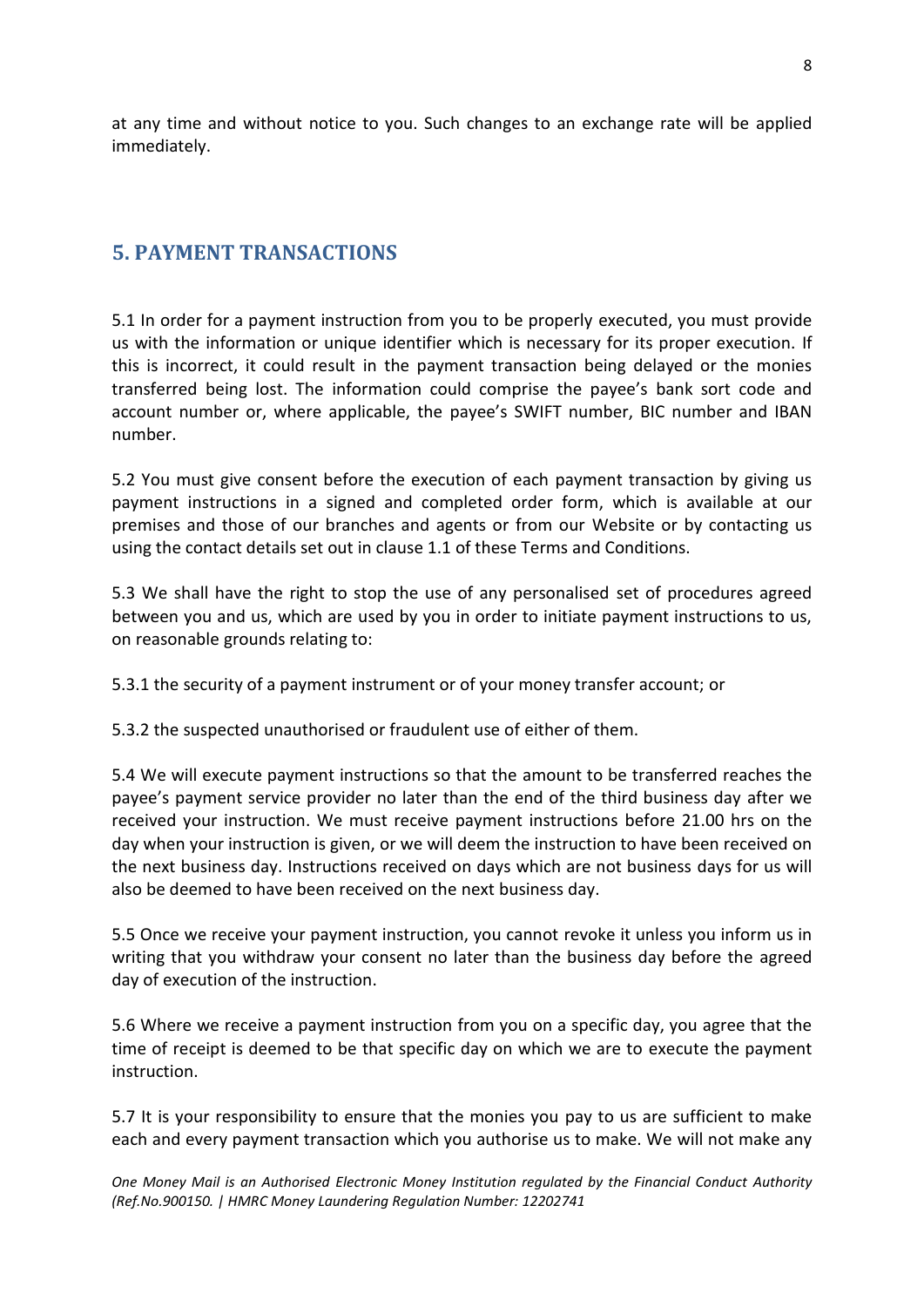money transfer instructed by you unless you have paid us sufficient funds first. Where we accept a cheque, credit or debit card or other non-cash form of payment from you, we make no promise to make payment of any relevant money transfer if your form of payment is uncollectible, nor do we assume any liability for damages resulting from non-payment of the money because of uncollectability.

5.8 Applicable laws prohibit money transmitters from conducting business with certain individuals, organisations and countries. In order to comply, we are required to screen all transfers against the list of names provided by various governments and/or government agencies. If a potential match is found, we may suspend the transfer and request additional information on either the payer or the payee, as necessary. Upon satisfactory review, the payment transfer will be released for collection.

5.9 We have the right to refuse to accept a payment instruction or to execute any payment transaction, and to block the use of a money transfer account, for any of the following reasons:

5.9.1 if there are reasonable grounds to suspect fraud, other financial crime or the unauthorised use of a payment account;

- 5.9.2 if any condition in these Terms and Conditions has not been satisfied;
- 5.9.3 if execution of a payment transaction would be unlawful.

5.10 If any payment instruction is declined you may contact us using the contact details set out in clause 1.1 of these Terms and Conditions or via our Website. If we have declined the payment instruction we will, where reasonably possible (and where we are not prevented from so doing by law or regulation) tell you why the payment instruction was declined at the earliest opportunity and in any event no later than the end of the third business day after we received your instruction. If the reason for our declining the payment instruction was based on incorrect information, we will agree with you what needs to be done to correct that information. Where we have objectively established that a money transfer account was created for the purpose of committing fraud or money laundering, it will be blocked without any notice to you if such notice would be likely to compromise law enforcement.

5.11 You agree that we may retain monies received by us for your benefit until our security validation, verification and anti-money laundering procedures have been completed before you may withdraw them or instruct us to transfer them. Our Website sets out a list of purposes for money transfers which you are prohibited from transacting, transmitting or receiving (including, without limitation, the purchase of drugs and weapons and, in certain countries, gambling activities). You agree that you will not transact, transmit or receive payment transfers for or in connection with any criminal or illegal purpose whatsoever. We may report any suspicious activity relating to your transactions to the relevant authorities.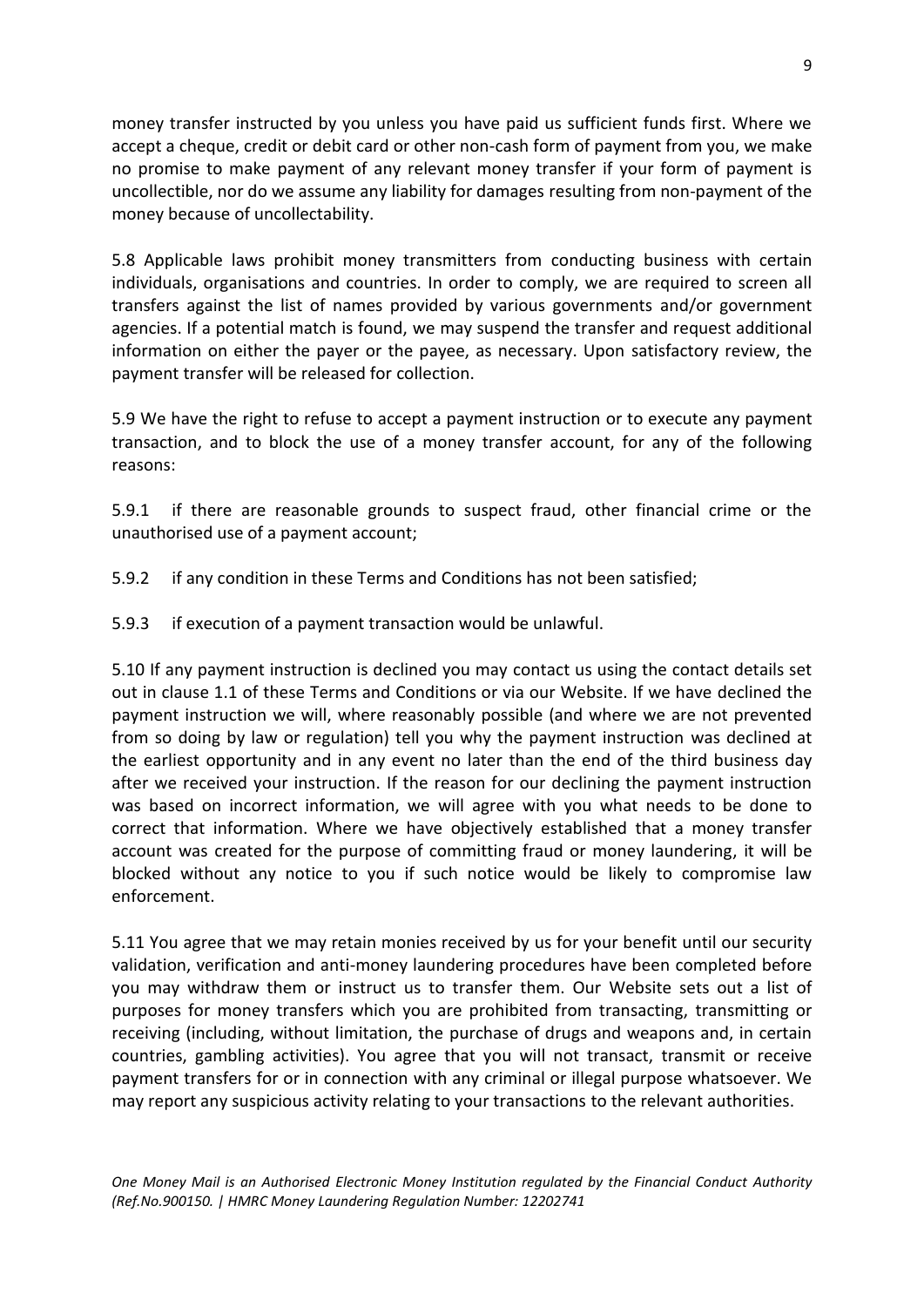5.12 Additional security questions may be required for certain payment transactions (regardless of the payment amount) and, in addition, the payee may be required to provide documentary evidence of their identity. Further information regarding the use of security questions for the destinations of your payment transfers is available on our website or by contacting us using the contact details set out in clause 1.1 of these Terms and Conditions.

5.13 You may not be protected against reversals of money transfers in respect of which you are the payee where the reversal is due to the use of a stolen or unauthorised payment instrument or means of authentication by the payer. Once a payee has received a payment sent by us in accordance with your instructions as payer, that payment cannot normally be reversed.

# <span id="page-9-0"></span>**6. LIABILITY AND REFUNDS**

6.1 The extent of your liability as payer for any losses you incur in respect of an unauthorised payment transaction:

6.1.1 arising from the use of lost or stolen (or, where you have failed to keep them safe, from the misappropriation of) personalised security features or procedures agreed between us and you for your use in order to give us payment instructions, including (without limitation) an unauthorised payment transaction through any electronic communication or a misappropriation of the security features of our electronic communications service, is a maximum of £50, unless (a) the loss, theft or misappropriation of a payment instrument was not detectable to you prior to a payment, except where the payer has acted fraudulently; or (b) the loss was caused by acts or lack of action on our part; or

6.1.2 where you have acted fraudulently or have with intent or gross negligence failed to: (i) take all reasonable steps to keep safe any of the personalised security features or procedures agreed between us and you for your use in order to give us payment instructions, including (without limitation) an unauthorised payment transaction through any electronic communication or a misappropriation of the security features of our electronic communications service, (ii) use such features and procedures in accordance with the terms and conditions governing their issue and use, or (iii) notify us in writing or by telephone using the contact details set out in clause 1.1 of these Terms and Conditions or via our Website and without undue delay on becoming aware of the loss, theft, misappropriation or unauthorised use of such security features or procedures, is the full amount of those losses.

6.2 You may be entitled to redress for an unauthorised or incorrectly executed payment transaction only if you notify us in writing or by telephone using the contact details set out in clause 1.1 of these Terms and Conditions without undue delay on becoming aware of any unauthorised or incorrectly executed payment transaction, and in any event no later than 13 months after the debit date. Such redress may include, in relation to an unauthorised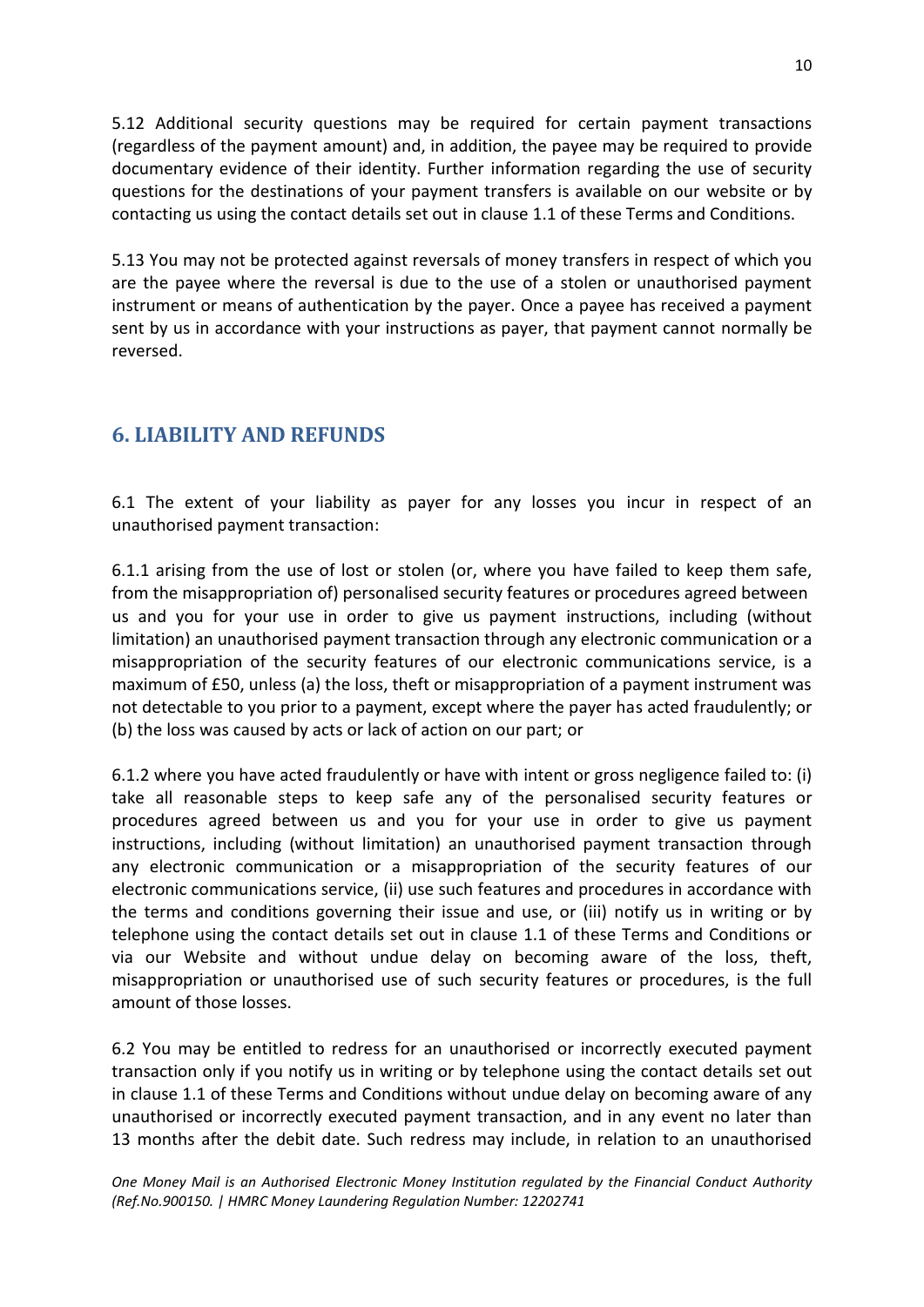executed payment transaction, our refunding the amount of the unauthorised payment transaction to you as payer. Where we have established that *prima facie* the payment transaction was unauthorised, we will refund you immediately, and in any event no later than by the end of the following business day, after noting or being notified of the transaction, except where we have reasonable grounds for suspecting fraud and communicate those grounds to the relevant national authority in writing.

6.3 Where you initiate a payment instruction as payer, we are responsible to you for the correct execution of the payment transaction unless the payee's payment service provider received the amount of the payment transaction in accordance with the payment instruction execution times set out in clause 5.4 of these Terms and Conditions. You may request that we make immediate efforts to trace the payment transaction and notify you of the outcome. Where we are liable to you as payer under this clause 6.3 for a non-executed or defective payment transaction, we may without undue delay refund to you the amount of the non-executed or defective payment transaction.

6.4 If we are in breach of contract or otherwise negligent and we might reasonably have expected your loss to result directly from our breach or negligence, we are in any case liable to you.

6.5 We will not be liable for any losses not directly associated with any incident that may cause you to make a claim against us, nor are we liable for loss of profits, loss of business, loss of goodwill or any form of special damages whatsoever and howsoever arising and whether such liability was reasonably foreseeable or not and whether or not we have been advised of the possibility of such loss being incurred.

6.6 Nothing in clauses 6.4 and 6.5 of these Terms and Conditions excludes our liability for fraudulent misrepresentation by ourselves, our employees or agents or our liability for death or personal injury caused by our negligence or the negligence of our employees or agents.

6.7 Notwithstanding anything to the contrary in these Terms and Conditions, we shall not be liable to you or be obliged to perform our obligations under these Terms and Conditions if we are prevented, hindered or delayed from or in performing any of our obligations under these Terms and Conditions due to abnormal and unforeseeable circumstances beyond our control (including any strike, lock-out, labour dispute, act of God, war, riot, civil commotion, malicious damage, compliance with a law or governmental order, rule, regulation or direction, accident, breakdown or other failure of equipment, software or communications network, fire, flood, or other circumstances affecting the supply of goods or services).

6.8 You acknowledge that our website is subject to periodic maintenance and testing and that you may not be able to access it from time to time as a result. We are not responsible for any loss you may suffer as a result of your being unable to access our Website at any time.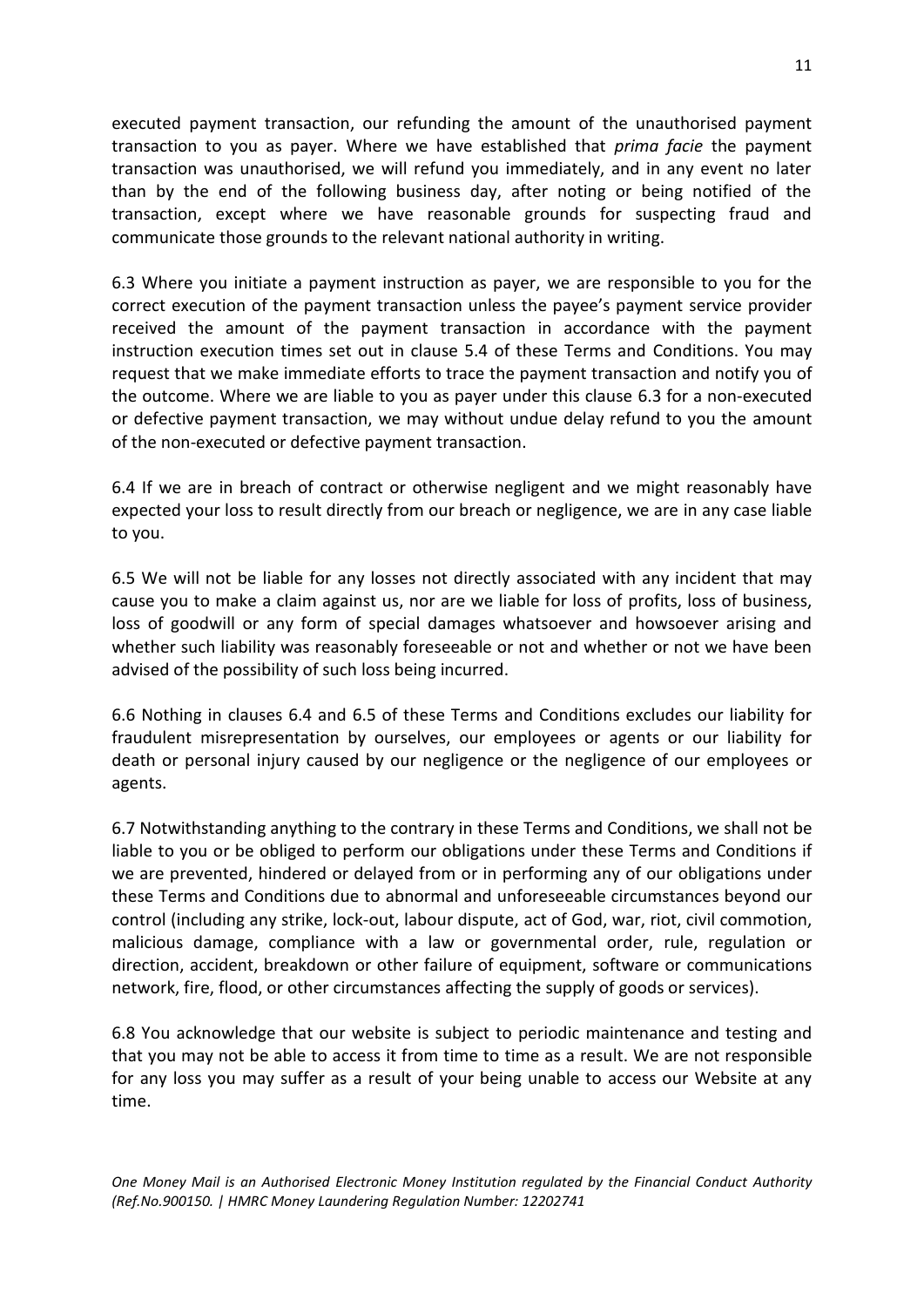6.9 You must send us all relevant supporting documentation in relation to any claim you make for a refund or compensation.

# <span id="page-11-0"></span>**7. MODIFICATIONS TO TERMS AND CONDITIONS; TERMINATION**

7.1 We may change any provision of these Terms and Conditions.

7.2 We will notify you in writing at least 2 months before we make any change to these Terms and Conditions. You will be deemed to have accepted any such change if you do not notify us to the contrary before the date on which any such change comes into effect. If you choose not to accept any such change, you have the right to terminate our agreement pursuant to these Terms and Conditions free of charge and with effect at any time until the date when the changes would have applied. Unless you have formally exercised that right, our notice of the change shall be deemed to be notice of termination given pursuant to clause 7.8 of these Terms and Conditions and will terminate the day before the change would have applied.

7.3 If we have made a major change or a lot of minor changes in any one year, we will give you a copy of the new terms and conditions or a summary of the changes.

7.4 If we agree to fix any condition for a certain time, we will not change it during that time.

7.5 When we tell you about a change we will do so by letter, email, text or messages or in any other way which is sent to you individually or will do so in a way that we reasonably believe is likely to come to your attention and which

7.6 Our agreement under these Terms and Conditions will continue until terminated in accordance with this clause 7.

7.7 You may terminate our agreement under these Terms and Conditions by giving us at least 1 month's written notice. We shall not charge you for the termination of our agreement under these Terms and Conditions after the expiry of  $6$  months from its commencement.

7.8 We may terminate our agreement under these Terms and Conditions by giving you at least 2 months' written notice. Such termination will not release you from any liability in respect of any sums owing to us or from any previous liability for any act performed by us in accordance with instructions received from you.

7.9 If you are an individual, and up to and including the time at which we conclude our agreement with you under these Terms and Conditions we have only communicated with you for the purposes of the agreement without you and us being physically present at the same time, you have a right to cancel the agreement when you give us your first payment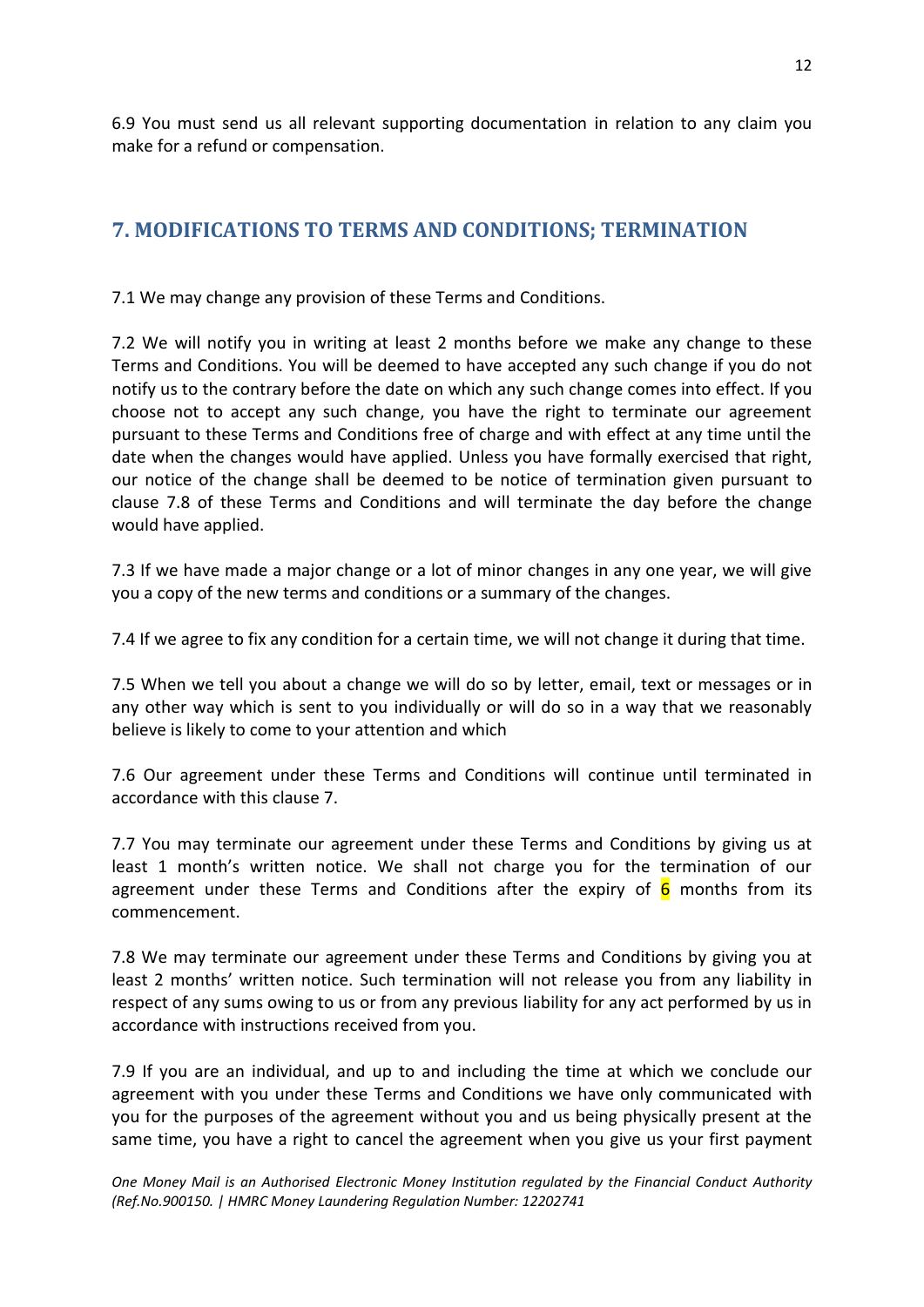instruction, starting on the day on which you indicate to us your acceptance of the agreement ("conclusion day") and ending on the expiry of 14 calendar days beginning with the day after conclusion day. Such right may be exercised by contacting us at our address, facsimile number or email address using the contact details set out in clause 1.1 above or via our website and informing us that you wish to cancel your agreement with us. If you exercise this right before you have sent us any payment instruction, the agreement will terminate and you will not be charged a cancellation fee. If you exercise your right after you have sent us your first payment instruction, we may deduct a cancellation fee from the monies you have already paid to us before we transfer them back to you (please note that we will not be able to transfer any monies back to you to the extent that we have already executed your payment instruction). If you do not exercise this right, the agreement will not have been cancelled by you.

#### <span id="page-12-0"></span>**8. GENERAL**

8.1 Termination of our agreement under these Terms and Conditions does not affect your or our accrued rights and obligations at the date of termination.

8.2 A failure to exercise or delay in exercising a right or remedy provided by these Terms and Conditions or by law does not constitute a waiver of the right or remedy or a waiver of other rights or remedies. No single or partial exercise of a right or remedy provided by these Terms and Conditions or by law prevents further exercise of the right or remedy or the exercise of another right or remedy.

8.3 In case any provision in or obligation under these Terms and Conditions shall be invalid, illegal or unenforceable in any jurisdiction, the validity, legality and enforceability of the remaining provisions or obligations, or of such provision or obligation in any other jurisdiction, shall not in

8.4 You may not assign, transfer or create any trust in respect of, or purport to assign, transfer or create any trust in respect of, a right or obligation under these Terms and Conditions.

8.5 Neither these Terms and Conditions nor any transaction carried out under them shall confer contractual or other rights on, or be enforceable against us by, any party other than you.

# <span id="page-12-1"></span>**9. GOVERNING LAW AND JURISDICTION; REDRESS**